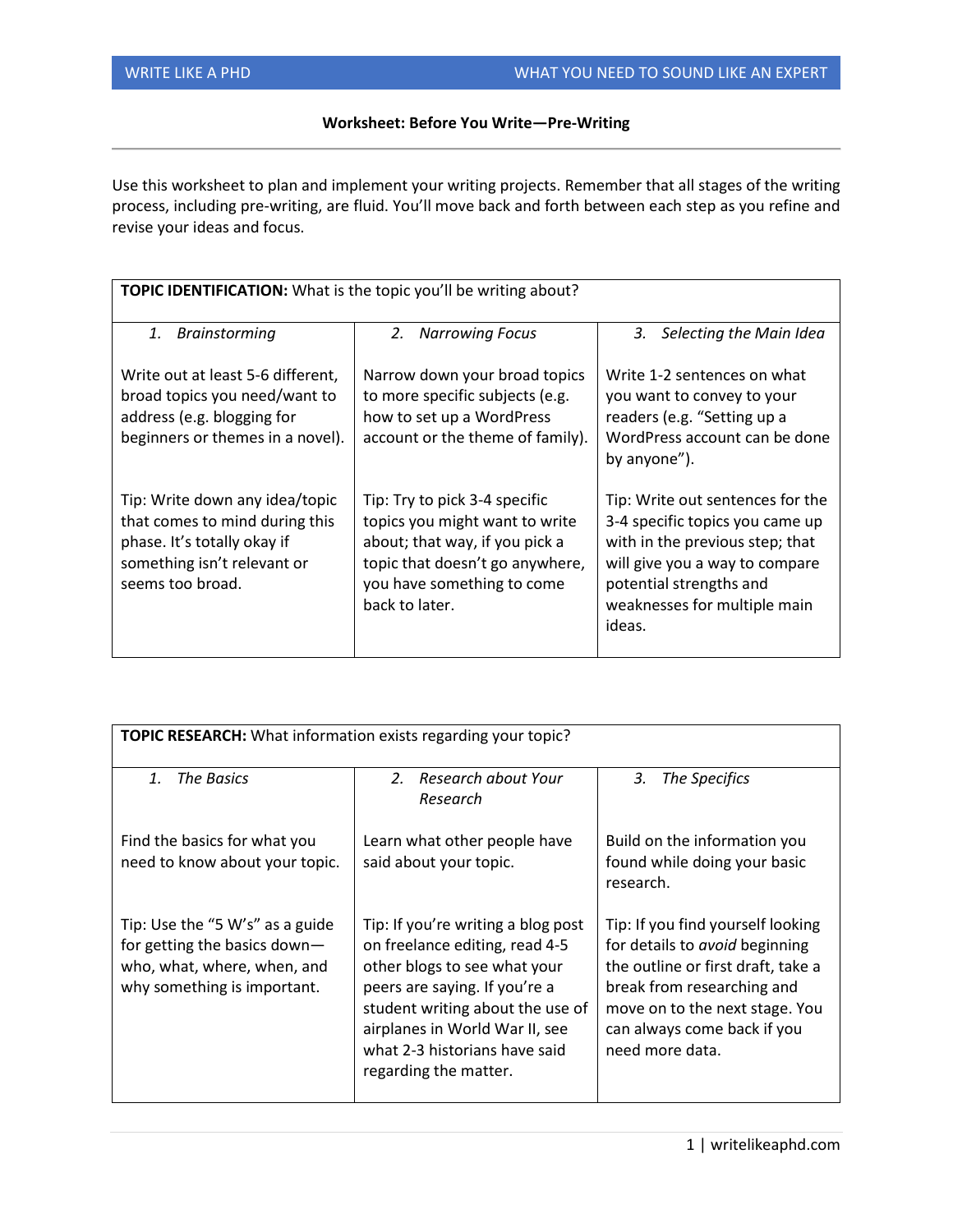| RESEARCH ORGANIZATION: Is the information you've found sorted and tagged in a manner that will<br>enhance your writing process? |                                                                                                                                                           |                                                                                                                                                                                       |  |
|---------------------------------------------------------------------------------------------------------------------------------|-----------------------------------------------------------------------------------------------------------------------------------------------------------|---------------------------------------------------------------------------------------------------------------------------------------------------------------------------------------|--|
| 1.<br><b>Sorting Paper</b><br><b>Documents</b>                                                                                  | 2.<br><b>Sorting Electronic</b><br>Resources                                                                                                              | <b>Ensuring "Findability"</b><br>3.                                                                                                                                                   |  |
| Systematically arrange any<br>paper documents you might<br>need in a file folder, notebook,<br>or other container.              | Systematically save websites,<br>articles, and other electronic<br>resources via bookmarks, a<br>program like OneNote, or on<br>your computer hard drive. | Tag all documents or resources<br>with enough information so<br>that you can find the original<br>source again if necessary.                                                          |  |
| Tip: Sort articles by topic and<br>then within each topic, sort by<br>the document's publication<br>date.                       | Tip: Save electronic resources in<br>folders named thematically (e.g.<br>an author's biography or an<br>author's specific work).                          | Tip: Write down names of<br>websites, books, or journals on<br>paper documents to ensure you<br>know where they came from if<br>it's not immediately clear on the<br>document itself. |  |

| RESEARCH ANALYSIS: What is the research "telling" you about your topic?                                            |                                                                                                                                                        |                                                                                                                                                          |  |
|--------------------------------------------------------------------------------------------------------------------|--------------------------------------------------------------------------------------------------------------------------------------------------------|----------------------------------------------------------------------------------------------------------------------------------------------------------|--|
| <b>Big Ideas</b><br>1.                                                                                             | <b>Supporting Details &amp;</b><br>2.<br>Facts                                                                                                         | <b>What's Missing</b><br>3.                                                                                                                              |  |
| Identify 3-4 of the most<br>significant ideas you've<br>gathered from your research.                               | List 10-15 keywords or phrases<br>that sum up the most<br>convincing or interesting pieces<br>of information you found that<br>support your big ideas. | List 5-10 keywords or phrases<br>that sum up what you don't<br>know after your research.                                                                 |  |
| Tip: Think thematically here-<br>are you seeing specific topics or<br>ideas come up repeatedly in the<br>research? | Tip: Look for people, places, and<br>ideas that enhance the<br>understanding of your big ideas.                                                        | Tip: You can include supporting<br>details or facts that might<br>contradict some of your<br>developing big ideas or beliefs<br>about what you've found. |  |